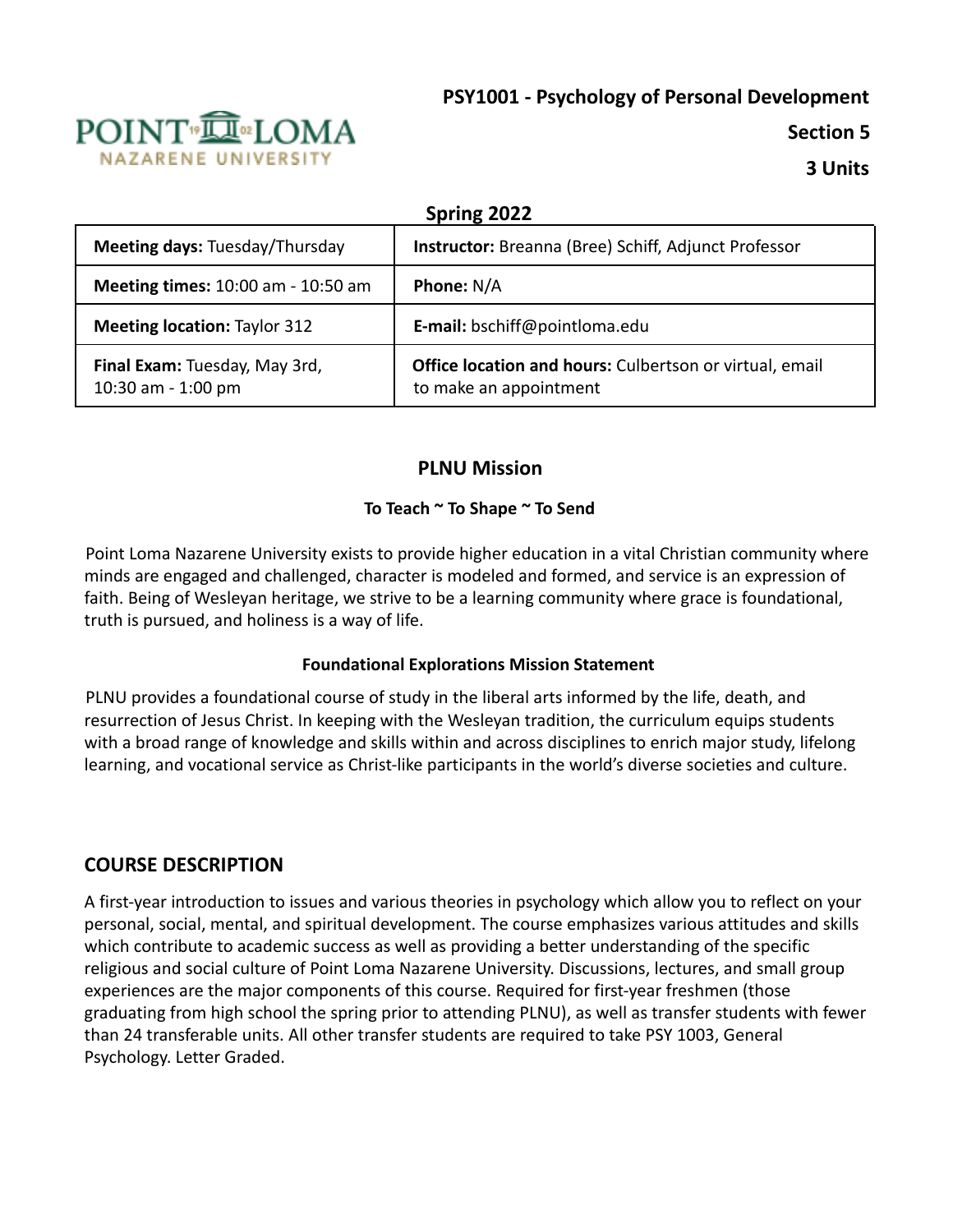# **RELATIONSHIP BETWEEN PSY1001 & OTHER COLLEGE CURRICULA**

This course is also one of the components of the General Education Program at Point Loma Nazarene University, under the category of "Developing Cognitive Abilities." By including this course in a common educational experience for undergraduates, the faculty supports the pursuit of personal awareness and skill development; focusing on the analytical, communicative, and quantitative skills necessary for successful living in modern society.

1

# **COURSE LEARNING OUTCOMES**

You will be able to…

- Describe self-development to date using psychological tools
- Identify critical thinking and abstract thinking as tools for college success
- Discover social and cultural strengths and blocks to successful college and life experience
- Detect tools to bring resources to social and cultural blocks to successful college and life experience
- Detect alternative ways of thinking
- Develop curiosity about yourself as a stimulus to learning to learn
- Identify psychology as a resource for learning and solving academic, personal, spiritual, and cultural problems

# **PLNU COPYRIGHT POLICY**

Point Loma Nazarene University, as a non-profit educational institution, is entitled by law to use materials protected by the US Copyright Act for classroom education. Any use of those materials outside the class may violate the law.

# **PLNU ACADEMIC HONESTY POLICY**

Students should demonstrate academic honesty by doing original work and by giving appropriate credit to the ideas of others. Academic dishonesty is the act of presenting information, ideas, and/or concepts as one's own when in reality they are the results of another person's creativity and effort. A faculty member who believes a situation involving academic dishonesty has been detected may assign a failing grade for that assignment or examination, or, depending on the seriousness of the offense, for the course. Faculty should follow and students may appeal using the procedure in the university Catalog. See **Academic Policies** for definitions of kinds of academic dishonesty and for further policy information.

# **PLNU ACADEMIC ACCOMMODATIONS POLICY**

While all students are expected to meet the minimum standards for completion of this course as established by the instructor, students with disabilities may require academic adjustments, modifications or auxiliary aids/services. At Point Loma Nazarene University (PLNU), these students are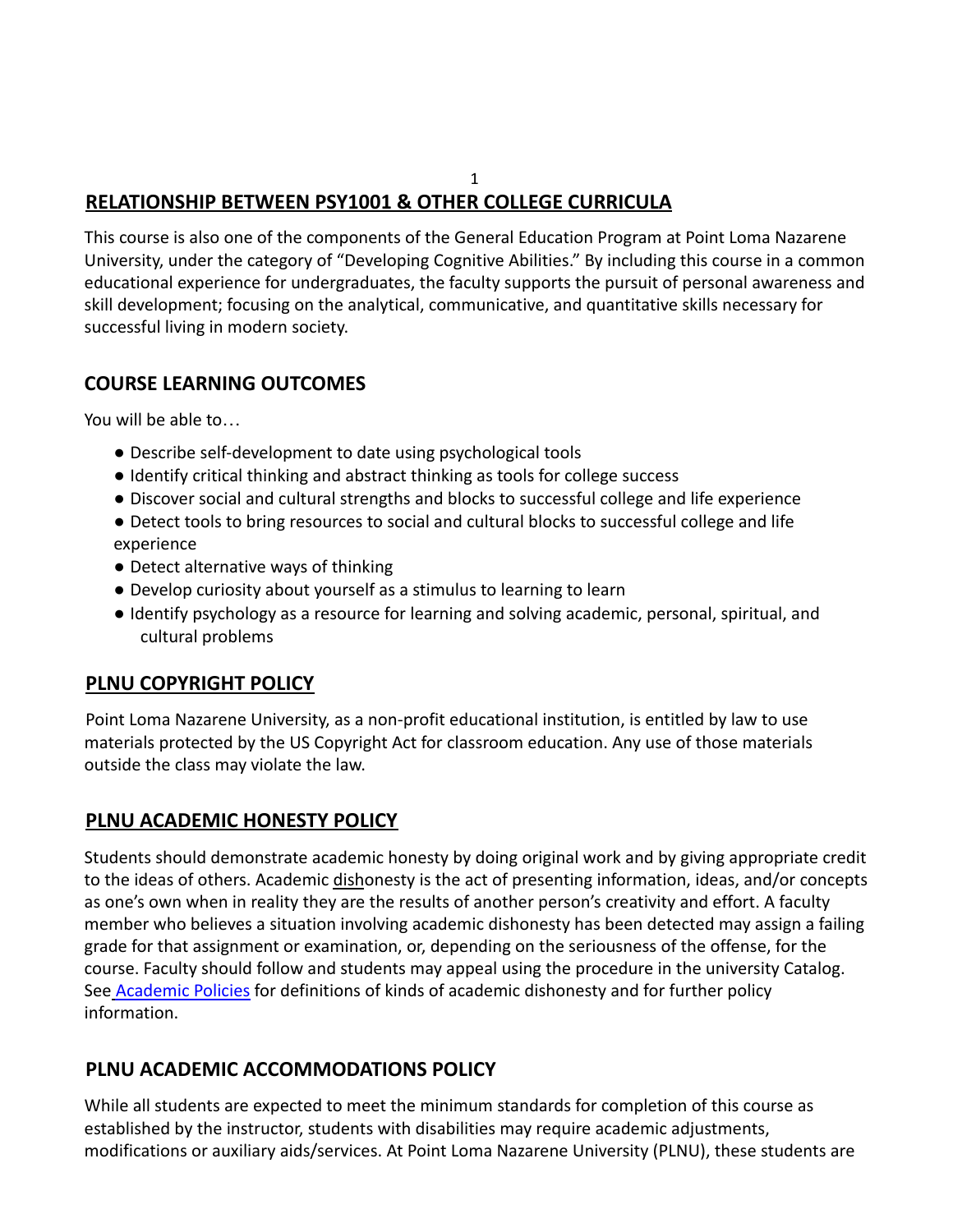requested to register with the Disability Resource Center (DRC), located in the Bond Academic Center. (DRC@pointloma.edu or 619-849-2486). The DRC's policies and procedures for assisting such students in the development of an appropriate academic adjustment plan (AP) allows PLNU to comply with Section 504 of the Rehabilitation Act and the Americans with Disabilities Act. Section 504 (a) prohibits

2

discrimination against students with special needs and guarantees all qualified students equal access to and benefits of PLNU programs and activities. After the student files the required documentation, the DRC, in conjunction with the student, will develop an AP to meet that student's specific learning needs. The DRC will thereafter email the student's AP to all faculty who teach courses in which the student is enrolled each semester. The AP must be implemented in all such courses.

If students do not wish to avail themselves of some or all of the elements of their AP in a particular course, it is the responsibility of those students to notify their professor in that course. PLNU highly recommends that DRC students speak with their professors during the first two weeks of each semester about the applicability of their AP in that particular course and/or if they do not desire to take advantage of some or all of the elements of their AP in that course.

# **PLNU ATTENDANCE AND PARTICIPATION POLICY**

The faculty members strongly believe that you should be exposed to all elements of PSY 1001. On the other hand we realize that you might have to miss class for an emergency operation, death in the family, or some other calamity. Therefore, you are allowed **2 absences each from small group and section classes without penalty. For each absence above 2 absences you will lose 5 points from your course grade.** For example, if you missed 2 small groups and 3 classes, you would lose 5 points from your semester grade. If you missed 3 small groups and 4 classes you would lose 15 points from your semester grade. This may not seem like a large amount but it almost always results in a significant lowering of your grade according to the grading policy.

The only excused absence occurs when you miss class due to a college-sponsored activity (approved in writing by the Academic Dean). Excused absences for serious illness (hospitalization) and other calamities are up to the discretion of the section professor. Regular and punctual attendance at all classes is considered essential to optimum academic achievement. If the student is absent from more than 10 percent of class meetings, the faculty member can file a written report which may result in de-enrollment. If the absences exceed 20 percent, the student may be de-enrolled without notice until the university drop date or, after that date, receive the appropriate grade for their work and participation. See Academic Policies in the Undergraduate Academic Catalog.

Students not present for a test will receive 0 points on the missed test. *If a student cannot take a test due to extreme circumstances beyond their control the professor needs to be notified prior to the examination.* If the professor is unavailable you need to email the professor prior to the examination. If you notify the professor prior to the examination you *might* be excused.

# **POLICY ON ELECTRONIC DEVICES**

In addition to the focus on each student's "story," another aspect of PSY 1001 is to introduce freshmen to the college experience. A student's classroom contribution is vital to the academic environment at Point Loma. Classroom contribution is more than just asking thoughtful questions, it also involves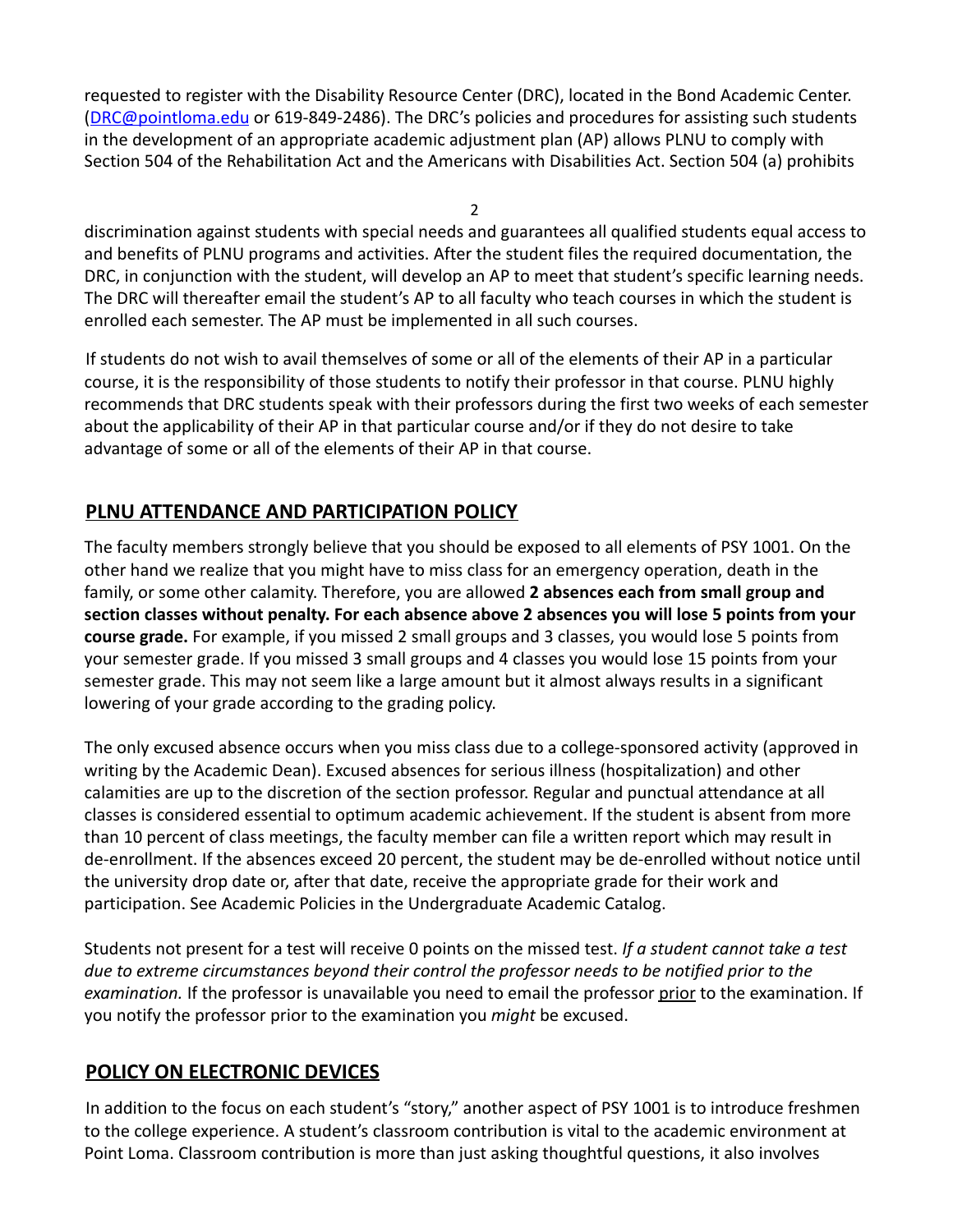respectful attention to what others are saying. This is not only good because what is being said might be on a test, but it is also just a common courtesy. Although it does not need to be said to most college students, texting or listening to music detracts from the classroom environment*.* **In PSY 1001 students are not permitted to use their laptop computers or cell phones during class.** We doubt that this will

3

be a problem, but first-time violation of the policy will result in a 1% reduction in a student's overall PSY1001 grade, and each subsequent violation will result in a 3% reduction in a student's overall PSY 1001 grade.

#### **FINAL EXAMINATION POLICY**

Successful completion of this class requires taking the final examination **on its scheduled day**. The final examination schedule is posted on the Class Schedules site. No requests for early examinations or alternative days will be approved.

# **INCOMPLETES AND LATE ASSIGNMENTS**

Papers submitted after their due date will have a 5% deduction (1 point for papers, 5 points for the autobiography). All assignments are due by final exam.

# **REQUIRED TEXTS AND RECOMMENDED STUDY RESOURCES**

Peck, S. (1978). *The Road Less Traveled*. NY: Simon and Schuster. Frankl, V. (1959). *Man's Search for Meaning.* MA: Beacon Press.

*Additional required readings will be available on Canvas.*

# **COURSE CREDIT HOUR INFORMATION**

In the interest of providing sufficient time to accomplish the stated Course Learning Outcomes, this class meets the PLNU credit hour policy for a 3 unit class delivered over 16 weeks. It is anticipated that students will spend a minimum of 37.5 participation hours per credit hour on their coursework. For this course, students will spend an estimated 112.5 total hours meeting the course learning outcomes. The time estimations are provided in the Canvas modules.

# **STATE AUTHORIZATION**

State authorization is a formal determination by a state that Point Loma Nazarene University is approved to conduct activities regulated by that state. In certain states outside California, Point Loma Nazarene University is not authorized to enroll online (distance education) students. If a student moves to another state after admission to the program and/or enrollment in an online course, continuation within the program and/or course will depend on whether Point Loma Nazarene University is authorized to offer distance education courses in that state. It is the student's responsibility to notify the institution of any change in his or her physical location. Refer to the map on **[State Authorization](https://www.pointloma.edu/offices/office-institutional-effectiveness-research/disclosures)** to view which states allow online (distance education) outside of California.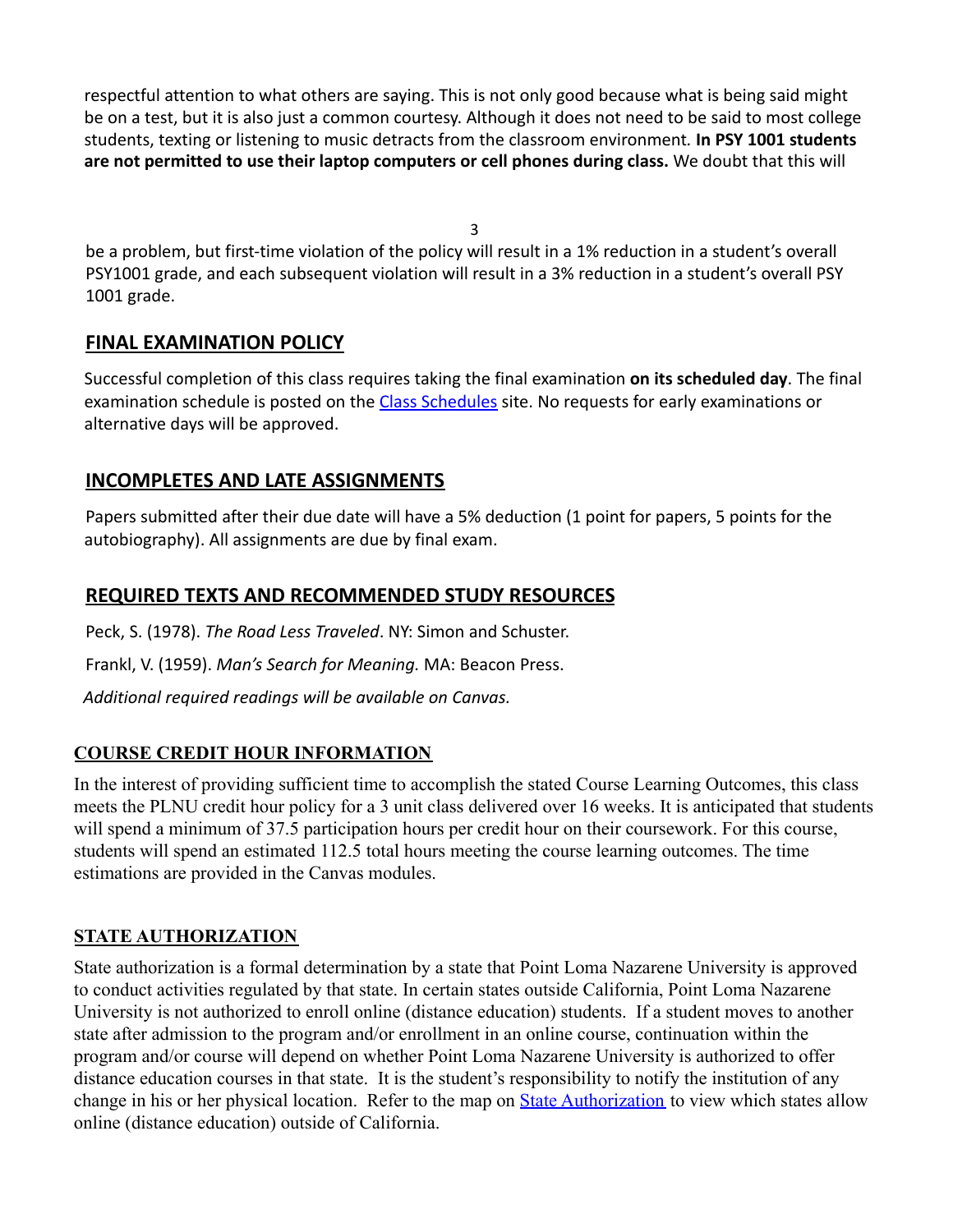#### **ASSESSMENTS AND GRADING**

| Your final grade will be composed of the following:                                                                                                                                                                                                                   | Sample grade scale:                        |                                             |
|-----------------------------------------------------------------------------------------------------------------------------------------------------------------------------------------------------------------------------------------------------------------------|--------------------------------------------|---------------------------------------------|
| • Small Groups 45 points<br>• Paper #1 20 points<br>• Paper #2 20 points<br>• Paper #3 20 points<br>$\bullet$ Exam #1 40 points<br>• Exam #2 40 points<br>• Exam #3 40 points<br>• Exam #4 (Final) 45 points<br>• Autobiography 90 points<br><b>TOTAL: 360 points</b> | $A = 93 - 100\%$<br>$A = 90 - 92.99%$      | $C = 73 - 76.99\%$                          |
|                                                                                                                                                                                                                                                                       | $B+ = 87 - 89.99%$                         | $C = 70 - 72.99%$<br>$D_{+} = 67 - 69.99\%$ |
|                                                                                                                                                                                                                                                                       | $B = 83 - 86.99%$                          | $D = 63 - 66.99%$                           |
|                                                                                                                                                                                                                                                                       | $B = 80 - 82.99%$<br>$C_{+}$ = 77 - 79.99% | $D = 60 - 62.99%$                           |
|                                                                                                                                                                                                                                                                       |                                            | $F = 0 - 59.99%$                            |

Small Group (45 points):

Attendance: Allowed 2 absences (then deducted 5 points per absence of 3 or more)

Small Group Participation = 24 points (8 letters to Small Group Leader, 3 points each)

Effort/Attitude as Participant in Group = 11 points (5 points for self-evaluation, 6 points for leader evaluation survey)

"Transition to College" Activities = 10 points (5 points for use of planner, 5 points for joining a PLNU club/group)

*\*\*\* Grade given by small group leader to section professor in last week of*

*classes* Papers (20 points each, 60 points total):

Personal reflection and application for each section, 4 pages, double spaced

\*\*\* *See Canvas for prompts and rubrics*

Exams (40 points each, 160 points total):

30 multiple choice questions = 1 point each

Application Essay prompt = 10 points

Final Exam (some cumulative questions and bigger essay)

\*\*\* *Study Guide will be given before exam*

Autobiography (90 points):

Telling your story (40 pts), Interpreting your story (20 pts), Reflecting on the Future (20 pts)

Grammar/Structures (5pts), Creativity (5pts)

*\*\*\* See Canvas for full prompt*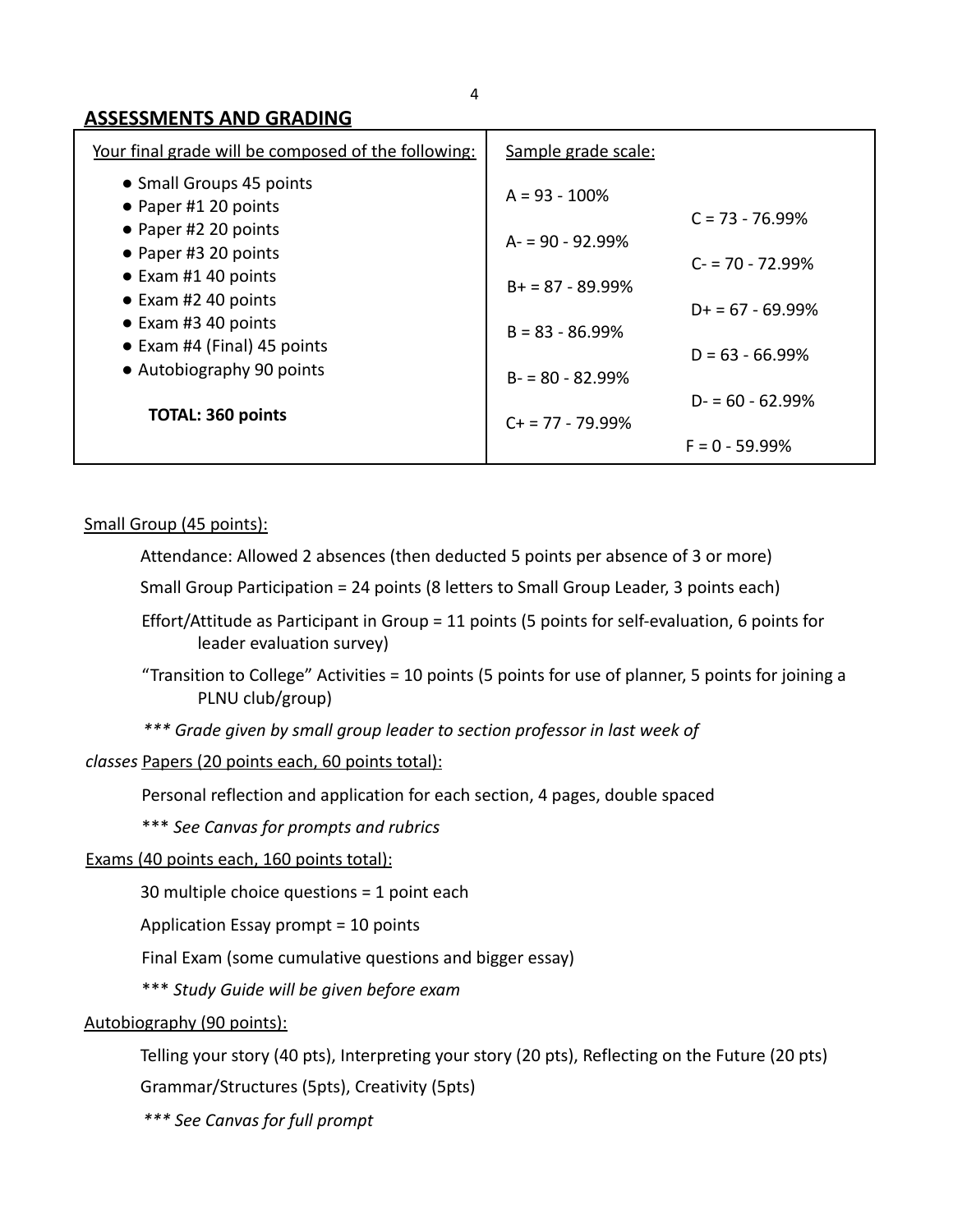# **COURSE SCHEDULE AND ASSIGNMENTS**

| <b>SECTION</b> | <b>WEEK OF</b>                      | <b>CLASS ASSIGNMENT</b>                | <b>PAPER DUE</b> |
|----------------|-------------------------------------|----------------------------------------|------------------|
|                | 1/11/22                             | NO CLASS - Monday Schedule             |                  |
| Intro          | 1/13/22                             | Syllabus & Class Introduction (online) |                  |
| World View     | 1/18/22                             | Peck: p. 185-208                       |                  |
|                | 1/20/22                             | Peck: p. 208-225                       |                  |
|                | 1/25/22                             | Peck: p. 225-232                       |                  |
|                | 1/27/22                             | <b>Restoration Therapy Model</b>       |                  |
|                | 2/1/22                              | <b>Restoration Therapy Model</b>       | Paper #1         |
|                | 2/3/22                              | Exam #1                                |                  |
|                |                                     |                                        |                  |
| Discipline     | 2/8/22                              | Peck: p. 11-32                         |                  |
|                | 2/10/22                             | Peck: p. 32-50                         |                  |
|                | 2/15/22                             | Peck: p. 51-69                         |                  |
|                | 2/17/22                             | Peck: p. 69-77                         |                  |
|                | 2/22/22                             | <b>Dead Poets Society</b>              | Paper #2         |
|                | 2/24/22                             | <b>Dead Poets Society and</b>          |                  |
|                | 3/1/22                              | Discussion Review/Self-Care            |                  |
|                | 3/3/22                              | Exam #2                                |                  |
|                | Love 3/8/22 NO CLASS - Spring Break |                                        |                  |
|                | 3/10/22 NO CLASS - Spring Break     |                                        |                  |
|                |                                     | 3/15/22 Attachment Theory              |                  |
|                | 3/17/22                             | Peck: p. 81-111                        |                  |
|                | 3/22/22                             | Peck: p. 111-139                       |                  |
|                | 3/24/22                             | Peck: p. 140-160                       |                  |
|                | 3/29/22                             | Peck: p. 160-182; 312-315              |                  |